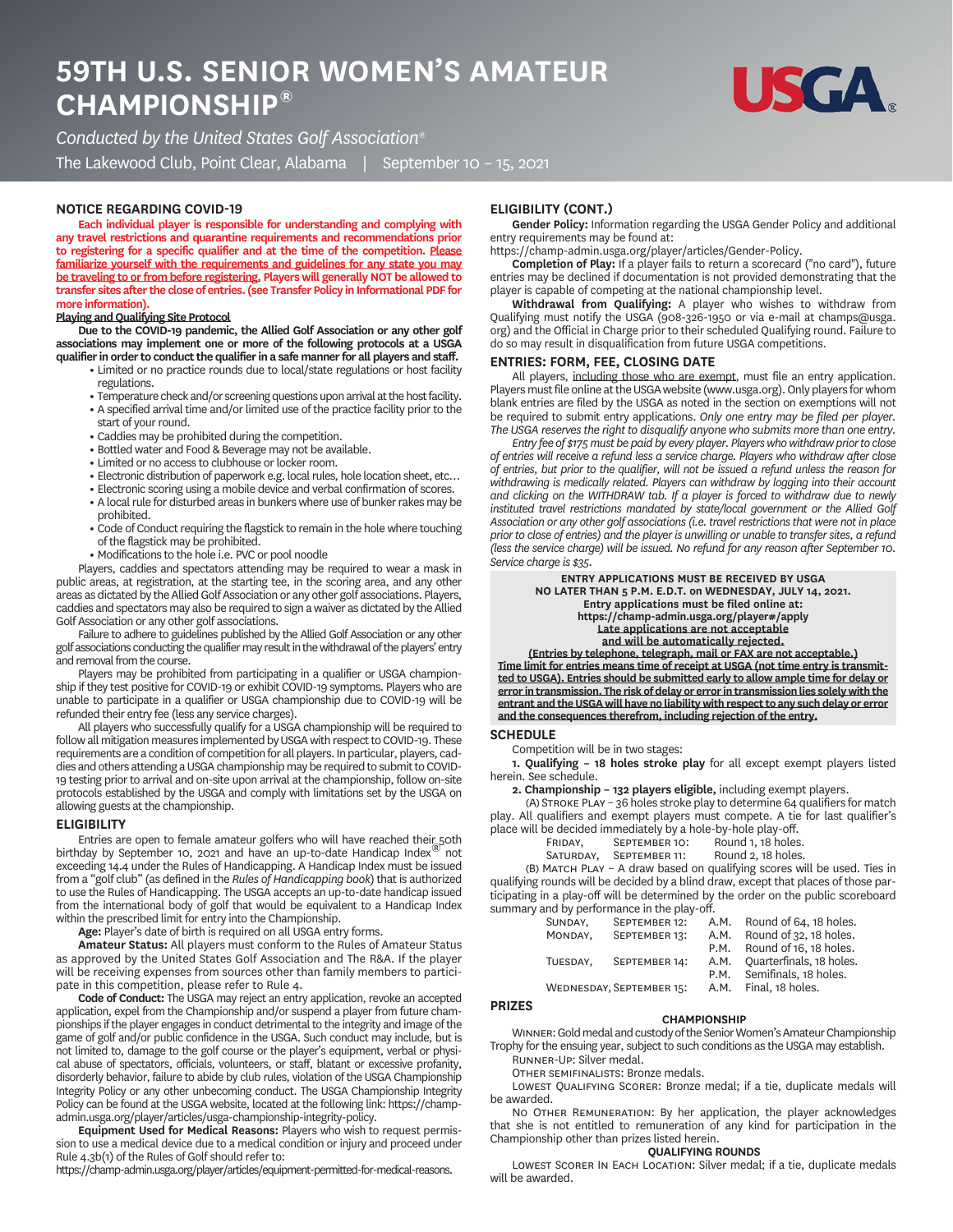#### **RULES OF GOLF**

Play will be governed by *The Rules of Golf* as approved by the United States Golf Association and R&A Rules Limited. Questions will be settled by the on-site Rules Committee, whose decision will be final.

#### **GOLF BALLS; DRIVER HEADS**

Only brands of golf balls on the most current List of Conforming Golf Balls and driver heads on the most current List of Conforming Driver Heads may be used. Updated lists may be found on the USGA website at www.usga.org or by contacting the USGA Equipment Standards Department at (908) 234-2300.

The one ball Rule as prescribed in Section 8 of the Committee Procedures is in effect. Model Local Rule G-4.

#### **CLUBS: GROOVES**

In Qualifying and in the Championship proper, the Local Rule as prescribed by Section 8 of the Committee Procedures is in effect. Model Local Rule G-2.

#### **PROHIBITION ON CERTAIN TYPES OF SHOES**

The Local Rule as prescribed in Section 8 of the Committee Procedures is in effect. Model Local Rule G-7.

#### **CADDIES**

Qualifying Rounds: A player may provide his own caddie. If he wishes to have the host club furnish a caddie, he should ask the Official in Charge because sufficient caddies may not be available at the host club.

Championship proper: A player may provide his own caddie. If he wishes to have a caddie provided to him by the host club, he must complete the information as outlined in the Memorandum to Players.

A player is not required to employ a caddie for any stage of the Championship.

# **TRANSPORTATIONCART REQUESTS**

The player or the player's caddie may ride in a golf cart during a round, but both may not ride at the same time. Additionally, the USGA reserves the right to limit or suspend the use of golf carts due to inclement weather, unsafe use of the golf cart or circumstances where use of the golf cart would present a hazard to others, the course officials, the golf course or for other unforeseen circumstances.

If the player's caddie has a disability and the caddie would like to ride in a golf cart throughout the round in addition to the player, consistent with the Americans with Disabilities Act (ADA), a disabled caddie may be permitted to use of a golf cart as an accommodation to his or her disability. As required by the ADA, the USGA will evaluate such requests on a case-by-case basis. To evaluate such requests, submission of the Golf Cart Request Form for the caddie is required (as well as additional important information for first time and subsequent requests for a golf cart).

The Golf Cart Request Form and additional information is available at the following link: https://champ-admin.usga.org/player/articles/Cart-Policy.

#### **PUBLICITY AND PROMOTION; BROADCASTING**

I understand that the USGA or its designees, may record, film, photograph, or otherwise capture my likeness, image, voice, biography, references to me, my quoted statements, and my play in the Championship (the foregoing, together with my name, my "Appearance"). In consideration of the opportunity to participate in the Championship, by submitting this Application, I grant (and/or have the authority to grant to the USGA in the case of a parent/guardian of a minor or other authorized representative submitting the Application on my behalf) to the USGA, and its licensees, successors and assigns, the perpetual, transferable, assignable, worldwide, royalty-free, irrevocable right to use my Appearance, in whole or in part, in all manner (including exhibition, distribution, reproduction, publication, display, broadcast, transmission or otherwise), and media now known or hereafter invented or discovered, and for any purpose whatsoever. The rights granted herein include, without limitation, the right to use the Appearance, or portions thereof, in promotion of the Championship and future championships through any of the foregoing means of distribution, as well as in the design, manufacture and distribution of merchandise related to the Championship or other championships, that include elements of my Appearance. The USGA is not obligated to use my Appearance in any matter, and materials embodying any aspect of my Appearance do not need be submitted to me for approval. I release and discharge the USGA, its licensees, successors and assigns from any claims arising from use of my Appearance, including claims for misrepresentation of me, my character, or my person by any means. As between the USGA and me, the USGA shall own all right, title and interest, including the copyright(s), in and to any works created by the USGA, its licensees, successors and assigns, that include all or a portion of my Appearance. This grant shall be binding on my heirs, executors, administrators and assigns, and the successors and assigns of the USGA. I hereby waive all privacy, publicity, defamation, libel, and proprietary rights relating to the Appearance as used by the USGA in conjunction with these terms.

Players are required to cooperate with representatives of the media; however, no pre-Championship activities outside of those activities which are part of the Championship will be required. Authorized representatives of the media will not interfere with the player's Championship play in an unreasonable manner.

#### **ONSITE CHAMPIONSHIP REGISTRATION**

Register in person at location and time listed in the Memorandum to Players or notify the USGA as directed in the Memorandum to Players if a late arrival. Place may be forfeited by a player from whom no word has been received.

#### **MMODATIONS; PLAYERS DINNER; PRACTICE PRIVILEGES**

Information will be provided to qualifiers upon completion of Qualifying. Exempt players will receive this information from the USGA office.

#### **PERSONAL APPEARANCE**

Players must be neat in appearance with respect to personal grooming and clothing.

#### **LOCAL RULES; TERMS OF THE COMPETITION; SCHEDULES**

The USGA Championship Committee/on-site Rules Committee reserves the right to alter any of the Local Rules, Terms of the Competition, provisions and/ or schedules herein. The decision of the Championship Committee/on-site Rules Committee in any matter will be final. 2021 Local Rules and Terms of the Competition: www.usga.org/hardcard.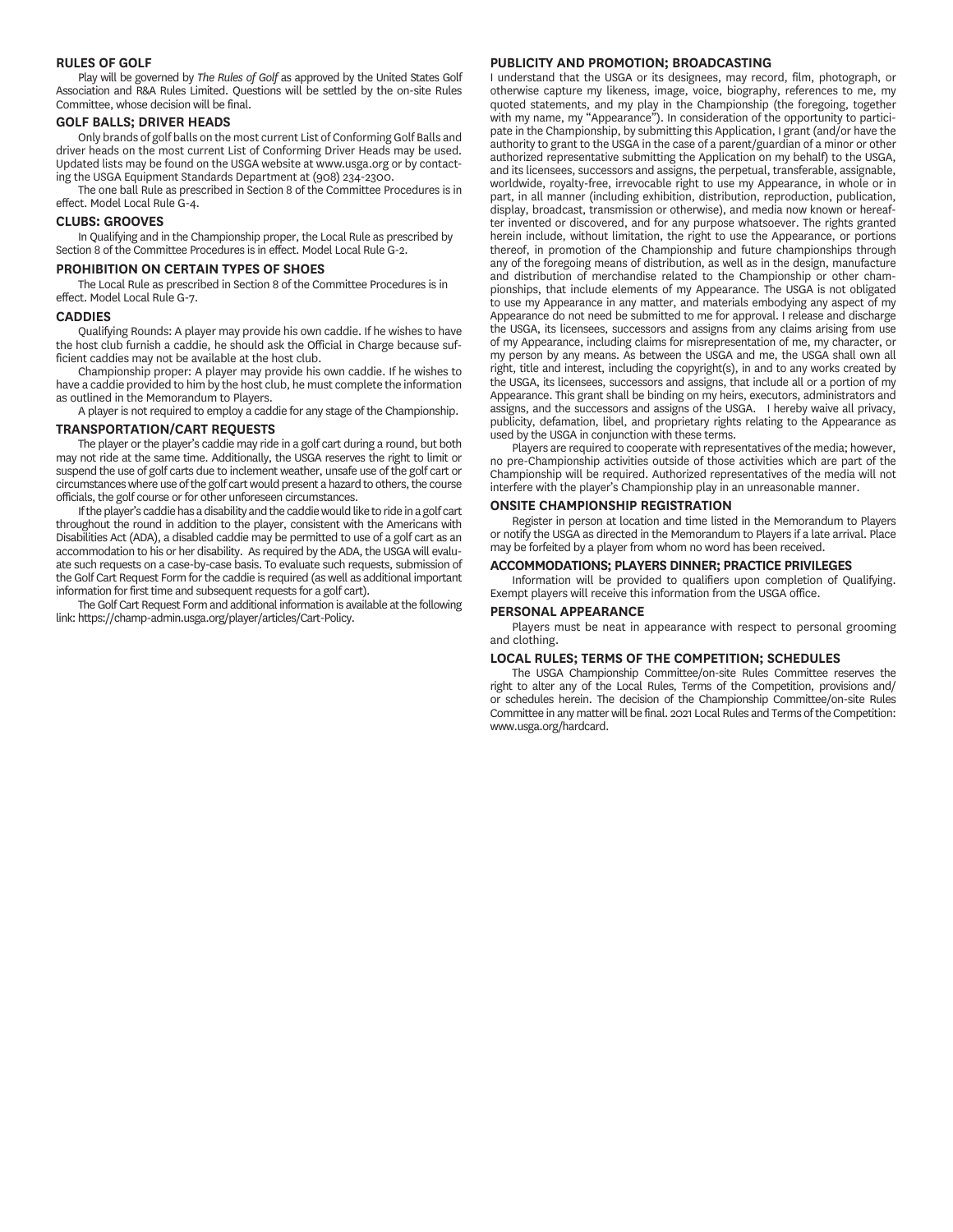### **LOCATION**

Players' preferences for Qualifying location must be designated on the entry.

Qualifying sites may be canceled due to lack of participation or due to issues surrounding COVID-19. Qualifying sites are final after entries close. In the event of inclement weather, Qualifying will take place as soon as possible following the originally scheduled date.

#### **WAITLIST**

When a Qualifying location has met capacity, players may sign up on a waitlist and also select up to three Alternate Qualifying Sites. If the original waitlist site becomes available prior to the close of entries, the player will be assigned to that site and charged the entry fee. If the original waitlist site is full at the close of entries, the player will be assigned to their 1st Alternate Qualifying Site dependent on availability. If the 1st Alternate Qualifying Site is full at the close of entries, the player will be assigned to their 2nd Alternate Qualifying Site dependent on availability and so on. If all Alternate Qualifying Sites are full at the close of entries, the application will be withdrawn. Priority of each list will be based on the date of receipt of entry application. The fee to join a waitlist for a qualifying location is \$10 and is non-refundable.

Players can transfer their Waitlist, Alternate Qualifying Sites or transfer into a site with availability prior to the close of entries by accessing the championship specific View Qualifying Sites pop out on the Apply to Play page. Players are limited to two transfers per championship.

#### **TRANSFERRING**

Transfer from one Qualifying location to another is not permissible after entries close. If a Qualifying location has more players than can be accommodated, some players may be transferred to another location and the date for Qualifying may be different than the original requested date. Transfer will be based on the date of receipt of entry application. Transfers are final.

EXCEPTION: A player may transfer sites after the close, ONLY if the player is prohibited from competing in the qualifier to travel due to **NEW** COVID-19 travel rules or restrictions that are mandated by the state/local government or the Allied Golf Association **AFTER** the close of entries. If the related travel restrictions were in place prior to the close of entries on July 14 at 5:00PM EDT, the player will not be allowed to transfer sites. The site transfer can only be made to a site that has availability and is a minimum of 72 hours from the start of the competition.

#### **QUALIFIERS' PLACES; TIES; SUBSTITUTIONS**

The number of qualifiers' places in each location will be determined by the USGA after entries close, based on size and strength of field.

A tie for last qualifier's place or an alternate's place will be decided immediately by a hole-by-hole play-off.

Alternates in order of qualifying scores will be allowed for qualifiers unable to compete in the Championship.

If a Qualifying location cannot fill its qualifiers' places, or if an exempt player withdraws, the place made available will be reallotted to another location. A reallotment schedule will be prearranged by the USGA.

If a player withdraws before playing a stroke in the Championship proper, a substitution is allowed. Only the USGA may make such substitutions. Alternates have no status at the Championship.

#### **ACCEPTANCE OF PLACES; NOTICE OF WITHDRAWAL**

On the day of Qualifying, every qualifier should inform the Official in Charge whether she will play in the Championship.

If a qualifier or exempt player withdraws, she must notify the USGA (908-326-1950 or via e-mail at champs@usga.org) promptly in order to insure an alternate fair opportunity to play. Failure to comply may result in disqualification from future USGA competitions.

#### **SCORE POSTING**

The AGA will post Stroke Play scores for all competitors in the field who have a Handicap Index® issued by the USGA. It will be the player's responsibility to post scores for all other formats of play throughout the competition.

In formats of play where a player may not finish a hole (i.e. Match Play or Four-Ball), the player is responsible for recording their score for handicap purposes using the Most Likely Score (MLS) procedure. MLS on a hole includes: the number of strokes already taken, plus the number of strokes most likely required to complete the hole, plus any penalty strokes incurred on the hole.

If a Match is completed on or after the fourteenth hole but prior to the eighteenth hole, the player will record a score of net par for handicap purposes for any holes not played. If a Match is completed prior to the fourteenth hole, the player will post a nine-hole score for handicap purposes.

Players who have a Handicap Index from another authorized golf association should post their scores in accordance with the association's protocols.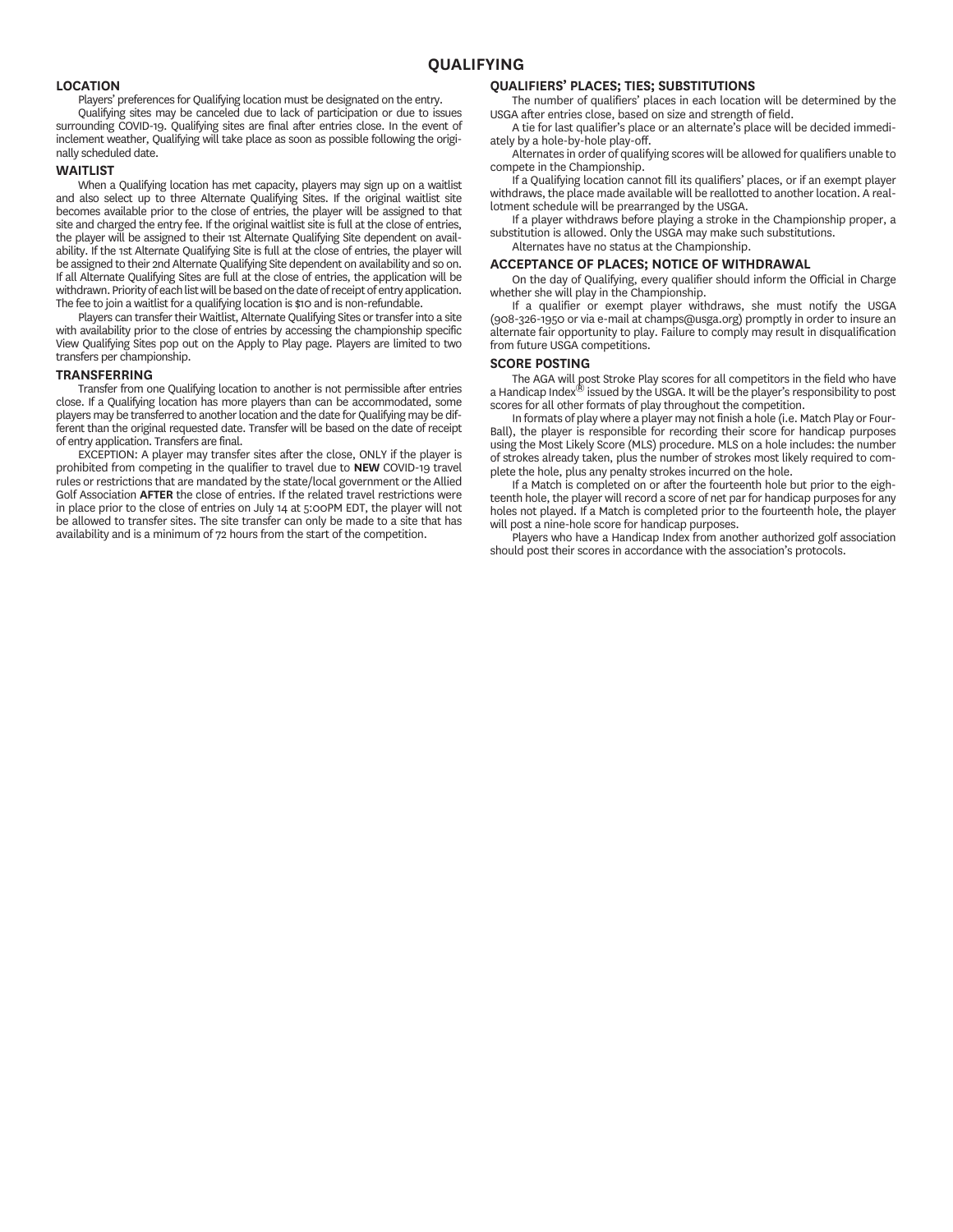## **EXEMPTIONS FROM QUALIFYING**

Players in the following categories will be eligible for exemption from Qualifying in the 2021 Championship only. The USGAreserves the right to revise any of the exemption categories. Exempt players who wish to participate in the Championship must file an entry. \*(NOTE: Blank entries will be filed by the USGA for players who become exempt after close of entries.)

1. Winners of the U.S. Senior Women's Amateur Championship (2010-2019):

| 2010-MINA HARDIN      | 2015-KAREN GARCIA   |
|-----------------------|---------------------|
| 2011-TERRI FROHNMAYER | 2016-ELLEN PORT     |
| 2012-ELLEN PORT       | 2017-JUDITH KYRINIS |
| 2013-ELLEN PORT       | 2018-LARA TENNANT   |
| 2014-JOAN HIGGINS     | 2019-LARA TENNANT   |
|                       |                     |

- 2. Runners-up of the U.S. Senior Women's Amateur Championship (2017-2019):<br>2017-TERRILL SAMUEL 2009-SUE WOOSTER 2019-SUE WOOSTER 2018-SUE WOOSTER
- 3. Semifinalists of the U.S. Senior Women's Amateur Championship (2018-2019): 2018-SLISAN COUN

| ZUIU-JUJAIN CUFIN     | <b><i>LUISTAINIUM LANANI</i></b> |
|-----------------------|----------------------------------|
| <b>TERRILL SAMUEL</b> | <b>LARA TENNANT</b>              |
| LARA TENNANT          | <b>CARYN WILSON</b>              |
| <b>SUE WOOSTER</b>    | <b>SUE WOOSTER</b>               |
|                       |                                  |

- 4. Quarterfinalists of the U.S. Senior Women's Amateur Championship (2019):<br>TINA BARKER LARA TENNANT<br>LAURA WEBB L C L W **PATRICIA EHRHART CARYN WILSON**<br>MARY ANN HAYWARD SUE WOOSTER MARY ANN HAYWARD
- Any player returning a 72 hole score from the current U.S. Women's Open Championship (2021).
- 6. Any player returning a 72 hole score from a previous U.S. Women's Open Championship (2019-2020).
- 7. The low five amateurs and ties returning a 72 hole score from a previous U.S. Senior Women's Open Championship (2019).
- 8. \*Any player returning a 72 hole score from the current U.S. Senior Women's Open Championship (2021).
- 9. \*Winners of the U.S. Women's Amateur Championship (2011-2021).
- 10. \*Winners of the U.S. Women's Amateur Championship since 1992, 10 cham pionships from the time the player becomes age eligible.
- 11. \*Runners-up of the U.S. Women's Amateur Championship (2018-2021).
- 12. \*Quarterfinalists of the U.S. Women's Amateur Championship (2020-2021).
- 13. Winner (2019) and runner-up (2019) of the U.S. Women's Mid-Amateur Championship.
- 14. Any player in her first year of age eligibility who has won the U.S. Women's Mid-Amateur Championship.
- 15. Any player in her first year of age eligibility who has won the U.S. Women's Amateur Public Links Championship.
- 16. Winners of the U.S. Women's Amateur Four-Ball Championship (2021).
- 17. Playing members of the United States and Great Britain & Ireland Curtis Cup Teams, four year exemption once appointed to the team.
- 18. Playing members of the two most current United States Women's World Amateur Teams (2016 & 2018).
- 19. Winner of the Augusta National Women's Amateur Championship (2021).
- 20. Winners of The Womens Amateur Championship (2016-2021).
- 21. Winners (2019 & 2021) & runners-up (2019 & 2021) of The R&A Womens Senior Amateur Championship.
- 22. Winners of the European Senior Ladies' Championship (2020-2021).
- 23. \*Winner of the Canadian Women's Senior Championship (2021).
- 24. \*Winners of the Canadian Women's Amateur (2021), European Ladies' Amateur (2020-2021) and Women's Mexican International Amateur (2020- 2021) Championships.
- 25. From the current Women's World Amateur Golf Ranking $^{\circledR}/WAGR^{\circledR}$ , the top 30 point leaders using the WAGR® Age Filter and anyone tying for 30th place as of the close of entries. Player's WAGR<sup>®</sup> profile must include date of birth to be considered for this exemption category. A qualifying site must be selected, and an application received by July 14, 2021. Players exempt under this category will be determined at the close of entries.
- $WAGR^@$  Age Filter eligibility is determined by the age requirement for the championship. Players who will have reached their 50th birthday by September 10, 2021 are eligible for this exemption. Player's WAGR® profile must include date of birth to be considered for this exemption category.
- 26. \*Special exemptions as selected by the USGA. Must have filed an entry by July 14, 2021. Deadline for submission of request: July 14, 2021. Players must select a qualifying site at the time of entry.